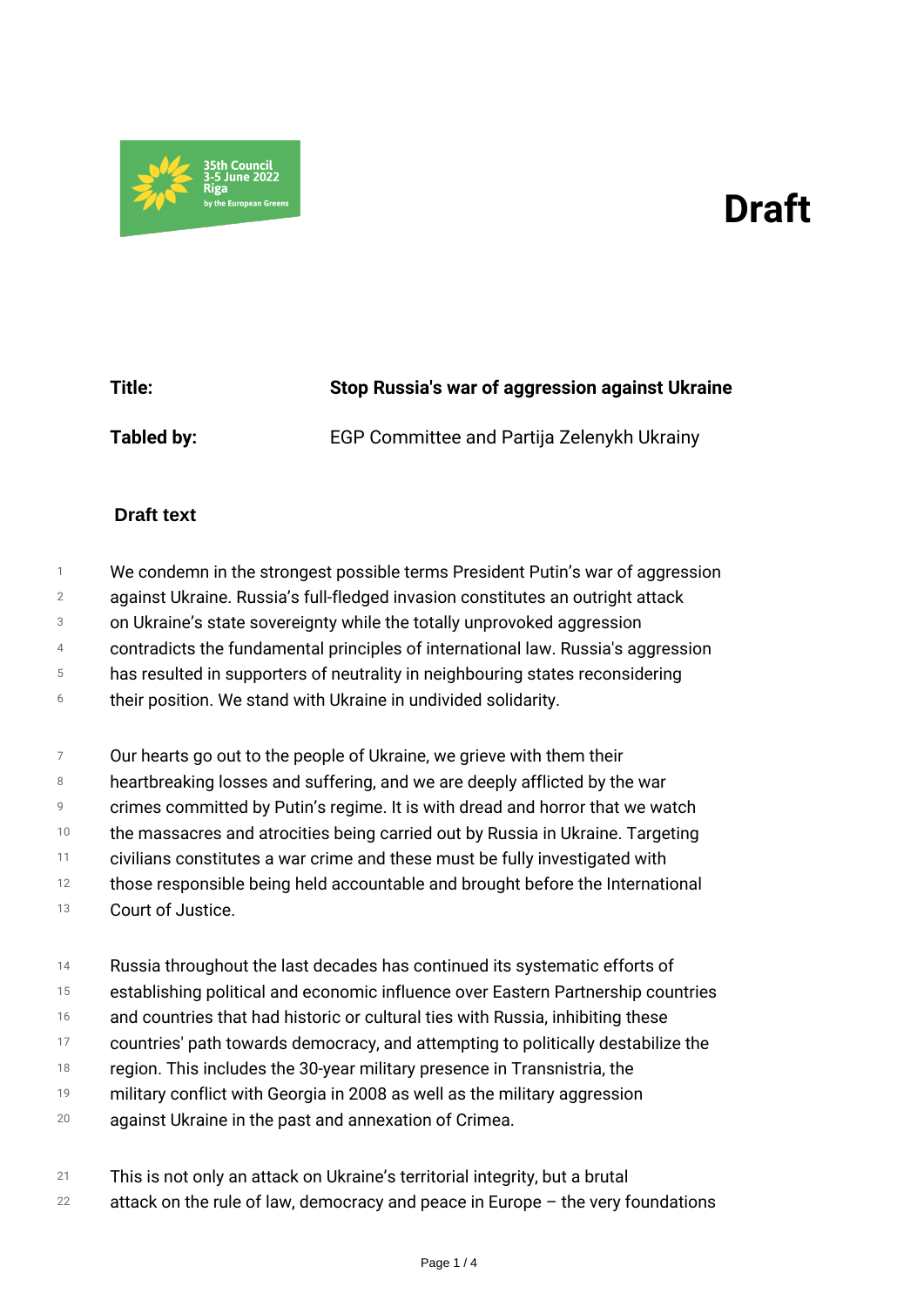- *23 on which the European Union was built. Putin's war of aggression attempts to*
- *24 destabilize Europe as well as the current geopolitical balance, threatening the*
- *25 foundations of our international order, built on the values of human rights,*
- *26 democracy and peace. This poses one of the biggest threats to peace and security*
- *27 for all of us. The past weeks have shown that the UN as well as the OSCE have*
- *28 been restricted in their reactions, showing yet again the dire need for reform.*
- *29 Putin's aggression against Ukraine and the people of Ukraine is an aggression*
- *30 against all those who strive for democracy and freedom. The targeted*
- *31 disinformation campaign led by the Kremlin is part of horrible war tactics of*
- *32 the Russian regime. Putin's war will continue to test the resolve, unity and*
- *33 solidarity of the European Union. As Europeans we stand together. United we will*
- *34 fight for an EU perspective for Ukraine, and for all those who are currently*
- *35 defending our common values.*
- *36 The developments of the last weeks have shown clearly and distinctly how central*
- *37 a feminist foreign policy is, based on international law and human rights.*
- *38 Militarisation cannot be the sole response to the threat of our security. As*
- *39 European Green Family we stand for broad strategic approach, including military*
- *40 and civilian, preventive and reactive, short term and long-term instruments*
- *41 working towards human security. A Green Common Foreign and Security Policy aims*
- *42 at defending our values by using foreign policy instruments comprehensively. Our*
- *43 inclusive concept of human security is based on our firm belief in*
- *44 45 multilateralism, international justice, rule of law and the protection of human rights.*
- *46 Our dependence on Russian oil and gas has led to a steep increase of energy*
- *47 prices while fuelling Putin's war. The current situation is proving yet again*
- *48 that energy sovereignty is a question of security. As European Greens we are*
- *49 committed to ending fossil fuel dependency. Now even more than ever, we need to*
- *50 accelerate all our efforts to increase renewables, improve energy efficiency and*
- *51 strengthen energy saving - prioritizing a truly green, socially just transition*
- *52 for all, in Europe and globally. This includes renewables are our only long-term*
- *53 safe, clean and sustainable source of energy: They are our path towards a more*
- *54 peaceful world.*
- *55 56 As European Greens we strongly believe that now is the time to accelerate our efforts for a Green transition. Undermining attempts of climate and biodiversity*
- *57 protection right now in the name of food security is precisely the wrong way*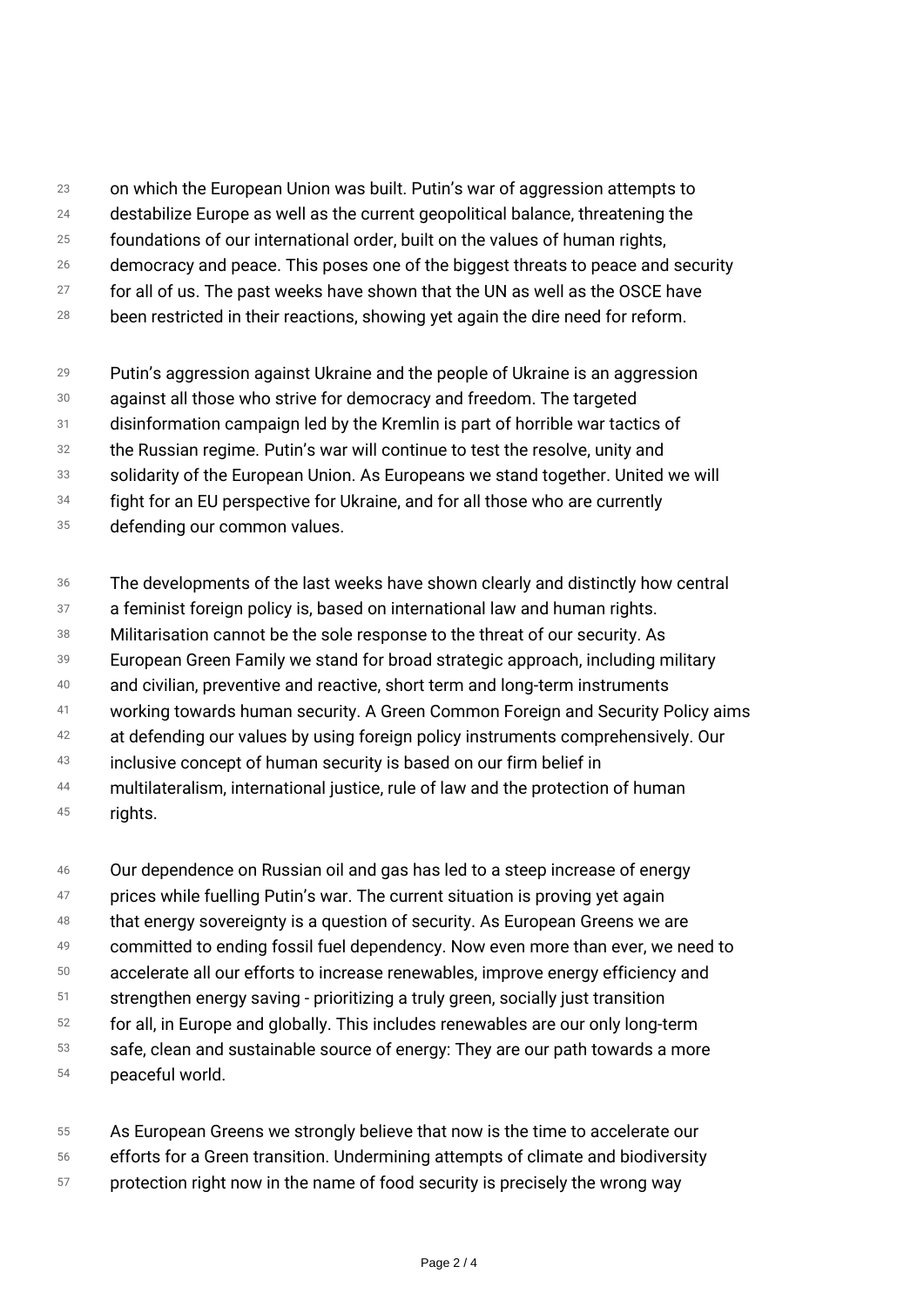- *58 forward- further intensification of the agricultural industry is destroying our*
- *59 food base. A full-fledged, green reorientation of our agriculture and*
- *60 biodiversity policy is now more necessary than ever given the significant effect*
- *61 on food production and exports from Ukraine, resulting from the invasion.*
- *62 63 64 65 66 As of today, 6.5 million Ukrainian residents have been internally displaced and [more than 4 million have fled the country](https://data2.unhcr.org/en/situations/ukraine) due to the war. The willingness of all European Member States, but especially those bordering Ukraine, to shelter those in need has been unprecedented. As European Greens we stand in solidarity with all those who are fleeing war and persecution – no matter where they are from!*

## *67 68 69 Therefore, we, the European Green Party, firmly condemn all human rights violations and call for the following steps as essential in reducing Russia's capability to continue its aggression against Ukraine:*

- *70 71 72 73 74 1. EU Member States must quickly, fully and effectively implement all sanctions currently in place. As Putin's escalation continues, targeted and hard-hitting sanctions must be brought to bear immediately. While at the same time all actors involved should continue to work on all possible diplomatic efforts to end Russian aggression as soon as possible.*
- *75 76 77 78 79 80 81 2. All efforts for financial, economic and humanitarian assistance to Ukraine must be strengthened, with all governments playing their part, exhausting a multitude of measures. These are unprecedented times of an unprovoked war of aggression where we are witnessing breaches of international law and war crimes being committed, we thus see the necessity for Ukraine to continue to receive military support quickly to be able to defend itself against Russian attacks.*
- *82 83 84 85 86 3. At the same time, it is necessary for all actors involved to plan and coordinate long-term support with the overall goal to foster as well as implement a peace building process with all its complex, multifaceteddimensions. This surely involves the necessary financial support for the reconstruction of Ukrainian infrastructure and war damages.*
- *<sup>87</sup> 4. The European Union and its Member States must heavily bolster all efforts*